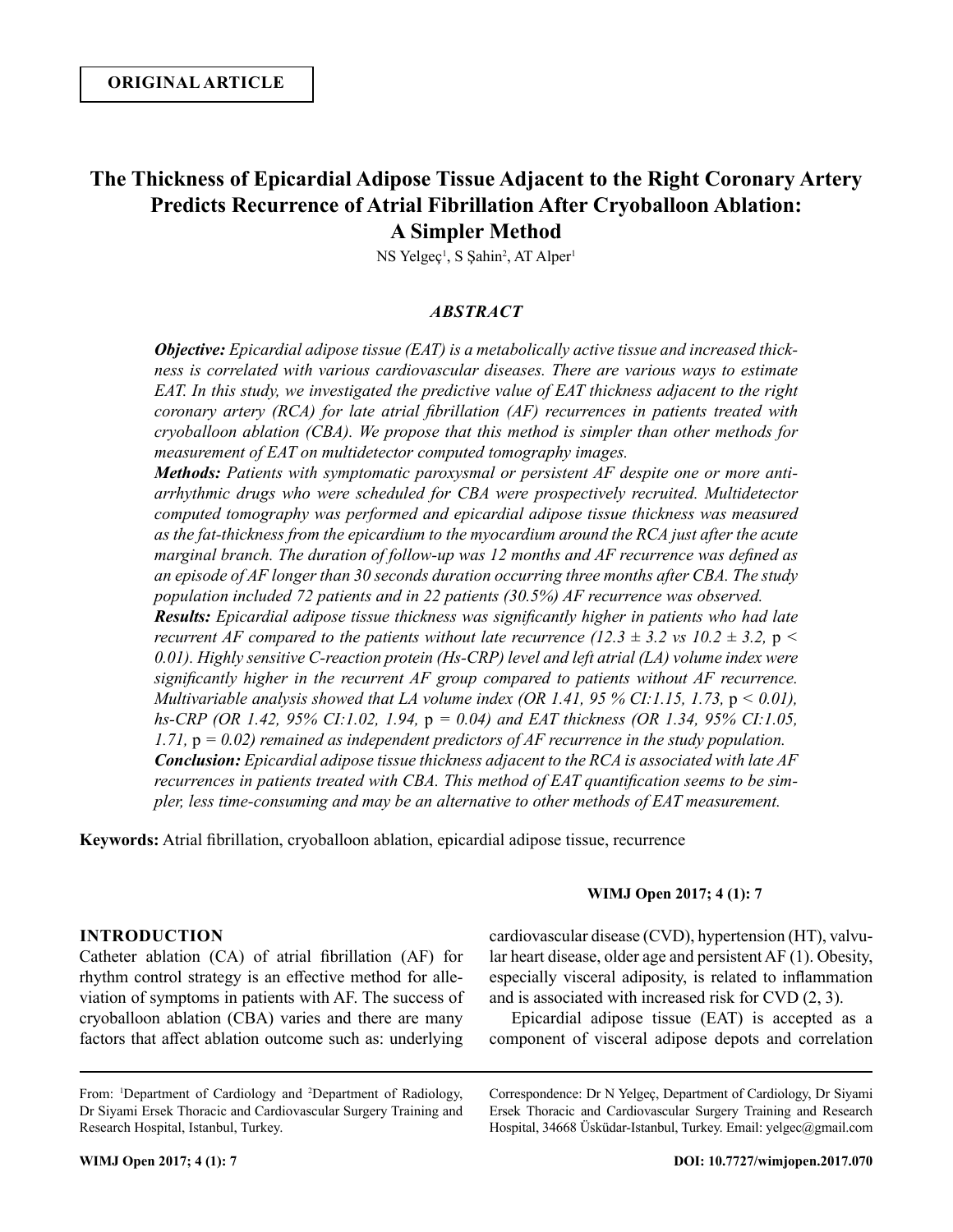of increased EAT with increased incidence of CVD and also AF have been shown (4–6). However, there is no standardized method for quantification of EAT, and different imaging modalities are used for this purpose. The process may be time-consuming, and each method has its own drawbacks. Multi-detector computed tomography (MDCT) images may be used for this purpose and measuring EAT thickness around the right coronary artery (RCA) after the acute marginal branch is a simpler method compared to other methods (7). In this study, we investigated the association between the thickness of the EAT and recurrence of AF after CBA and tested the effectiveness and clinical use of single EAT thickness measurement around the RCA with MDCT in prediction of AF recurrences.

## **SUBJECTS AND METHODS**

#### **Study population**

This study was conducted in the Dr Siyami Ersek Thoracic and Cardiovascular Surgery Center, Training and Research Hospital, Department of Cardiology, Istanbul, Turkey, from September 2012 until June 2015. Seventy-two consecutive patients who underwent CBA for paroxysmal or persistent AF were prospectively recruited for this study. All of the patients were evaluated in the outpatient clinic and patients with drug refractory AF were scheduled for the CBA procedure. Transthoracic echocardiography (TTE) and/or transoesophageal echocardiography (TEE) were performed in order to exclude valvular heart disease and left atrial (LA) thrombi according to the established criteria (5). The clinical and demographic properties of the subjects such as age, gender, body mass index [BMI] (kg/ m<sup>2</sup> ), smoking history, co-morbidities (HT, diabetes mellitus (DM), hyperlipidaemia and coronary artery disease) medications and history of AF were recorded during outpatient visits.

All the patients had MDCT before the ablation procedure for pulmonary vein anatomy evaluation. Recurrences of AF that occur within the first three months after CBA were accepted as early recurrences and were not regarded as real AF recurrences. We defined recurrence as an episode of AF longer than 30 seconds duration, occurring three months after CBA. These patients served as the study group, and the remainder of the study population served as the control group. Follow-up examinations were performed at 1, 3, 6, 9 and 12 months after the procedure. At each visit, physical examination was performed, and symptoms

related to any arrhythmias were evaluated. Twelve-lead electrocardiogram (ECG) was recorded, and 24-hour Holter monitoring was also performed at each visit. Antiarrhythmic drugs were continued for at least three months, and anticoagulant drugs were continued for at least six months.

The study was in compliance with the principles outlined in the Declaration of Helsinki and approved by the Institutional Ethics Committee, and all of the patients gave written informed consent. The Local Ethics Committee of our Hospital approved the study protocol.

Among the patients who had been cryoablated, there was no patient with coronary luminal narrowing  $>$  50%, valvular heart disease, renal dysfunction (serum creatinine levels > 1.5 mg/dL), hepatic disorders, concomitant inflammatory or neoplastic diseases, or any other systemic disorders including thyroid disorders.

# **Echocardiography and multi-detector computed tomography imaging protocol**

All the individuals were examined by two experienced echocardiographers who were blinded to the laboratory data and clinical properties of the subjects. The standard evaluation included: M-mode, 2-dimensional and Doppler studies according to the recommendations of the American Society of Echocardiography (8). Computed tomography (CT) imaging was performed with a dualsource 64-slice MDCT scanner.

Epicardial adipose tissue thickness was measured as the fat-thickness from the epicardium to the myocardium around the right coronary artery just after the acute marginal branch.

We preferred this region because epicardial fat was thicker, well-defined and was less susceptible to motion artifacts. On the other hand, the possibility of confusing paracardiac fat with epicardial fat was lower. All the MDCT analyses were done by experienced physicians blinded to other information and the AF status of the patients. Intraobserver variability testing for repeated EAT measurements from 20 subjects revealed an intraclass correlation coefficient of 0.967 ( $p < 0.001$ ).

## **Electrophysiology and ablation procedure**

All the patients were sedated midazolam. Then, by using the right femoral venous approach, transseptal puncture using the modified Brockenbrough technique was performed under fluoroscopic andt ransesophageal echocardiography (TEE) guidance. Standard cryoballoon ablation procedure was performed for each patient.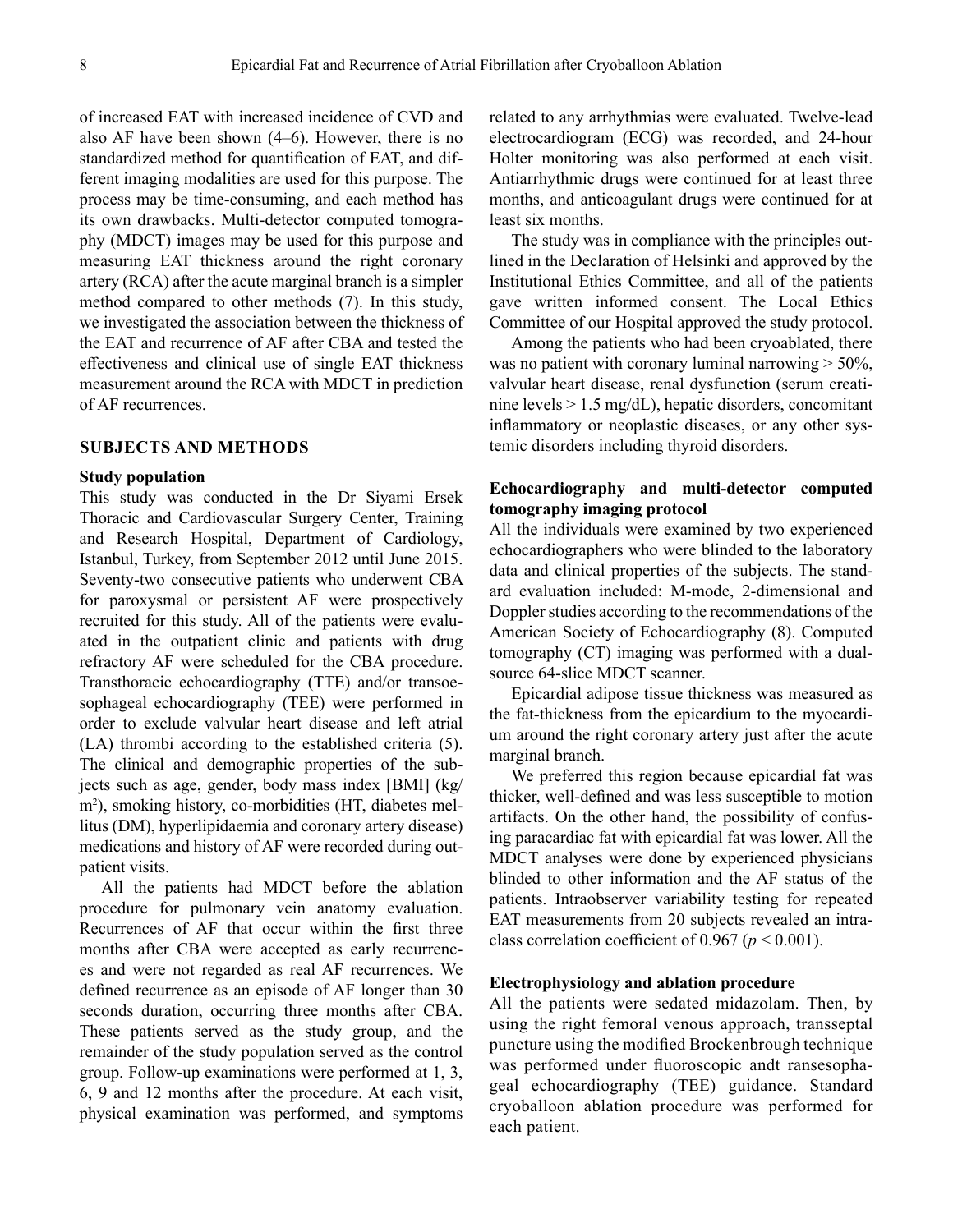## **Statistical analysis**

The patient population was classified as patients with and without late AF recurrences. All the data presented as mean  $\pm$  SD or a median [interquartile range] for parametric variables and as percentages for categorical variables. Continuous variables were checked for the normal distribution assumption using Kolmogorov-Smirnov statistics. Categorical variables were tested by Pearson's Chi-square and Fisher's exact tests. The differences between patients and the control subjects were evaluated with independent samples *t*-test or Mann-Whitney U-test when appropriate. Correlations between two continuous variables were assessed with Pearson's test. Binary logistic regression analysis was used to find the possible independent association between AF and clinical and laboratory parameters. A *p*-value of  $\leq 0.05$ was considered statistically significant. All statistical studies were carried out using the Statistical Package for Social Sciences Software (SPSS 16.0 for Windows, SPSS Inc, Chicago, Illinois).

# **RESULTS**

The study population comprised 72 patients. During the follow-up period of one year, early AF recurrence occurred in 21 cases, and late AF recurrence occurred in 22 cases (30.5%). The study group included the patients with late AF recurrence, and the control group included

Table 1: Clinical and demographic properties of the patients with atrial fibrillation and the controls

|                                   | Control<br>$(n = 50)$ | <b>AF</b> recurrence<br>$(n = 22)$ | $\boldsymbol{p}$ |
|-----------------------------------|-----------------------|------------------------------------|------------------|
| Age, years                        | $54.5 \pm 12.1$       | $57.6 \pm 9.9$                     | 0.26             |
| Male gender, $n\frac{6}{6}$       | 34(68)                | 12(54)                             | 0.28             |
| Hypertension, $n\frac{6}{6}$      | 19(38)                | 11(50)                             | 0.34             |
| Diabetes mellitus, $n\frac{6}{6}$ | 4(8)                  | 5(23)                              | 0.09             |
| Hyperlipidemia, $n\llap/$         | 7(14)                 | 5(13)                              | 0.36             |
| Current smoker, $n\frac{6}{6}$    | 16(32)                | 10(45)                             | 0.25             |
| Body mass index, $kg/m2$          | $25.9 \pm 1.4$        | $26.5 \pm 1.2$                     | 0.45             |
| EAT thickness, mm                 | $10.2 \pm 3.2$        | $12.3 \pm 3.2$                     | ${}_{\leq 0.01}$ |
| Echocardiography parameters       |                       |                                    |                  |
| LVEDD, mm                         | $46.5 \pm 4.3$        | $46.9 \pm 4.6$                     | 0.69             |
| LVESD, mm                         | $28.8 \pm 3.7$        | $29.7 \pm 3.5$                     | 0.45             |
| IVS, mm                           | $9.6 \pm 0.9$         | $10.2 \pm 2.1$                     | 0.15             |
| LV EF, %                          | $58.8 \pm 3.9$        | $60.1 \pm 1.9$                     | 0.19             |
| LA anteroposterior diameter, mm   | $38.3 \pm 3.9$        | $42.4 \pm 4.5$                     | ${}_{0.01}$      |
| LA volume, $cm3$                  | $37.2 \pm 8.6$        | $43.2 \pm 10.6$                    | ${}_{\leq 0.01}$ |
| LA volume index, $cm3/m2$         | $25.9 \pm 3.6$        | $30.7 \pm 4.2$                     | ${}_{\leq 0.01}$ |

Parametric variables with normal distribution were reported as mean ± standard deviation. AF: atrial fibrillation, EF: ejection fraction, IVS: interventricular septum, LA: left atrium, LV: left ventricle, LVEDD: left ventricular enddiastolic diameter, LVESD: left ventricular end-systolic diameter.

50 patients without late AF recurrence. The demographic and echocardiographic properties of the study and the control groups are depicted in Table 1.

The frequency of HT, DM, hyperlipidaemia and smoking were similar between the groups. In addition, BMI, LV diameters and interventricular septum thickness were comparable between the groups. The LA anteroposterior diameter, LA volume and LA volume index were significantly higher in patients with recurrence compared to the control group. Epicardial adipose tissue thickness was also significantly higher in the AF group compared to the control  $(12.3 \pm 3.2 \text{ vs } 10.2 \pm 3.2 \text{ mm}, p \le 0.01)$ . The comparison of laboratory parameters is summarized in Table 2.

Haemoglobin level and lymphocyte count were lower in the recurrent AF group. High sensitive C-reactive protein level was significantly higher in the recurrent AF group compared to patients without AF recurrence  $(0.69 \pm 0.21 \text{ vs } 0.51 \pm 0.20 \text{ mg/L}, p < 0.01)$ . In univariate correlation analysis, EAT thickness was correlated with BMI ( $r = 0.42$ ,  $p < 0.01$ ) and hs-CRP levels ( $r = 0.29$ ,  $p = 0.02$ ) but was not correlated with age ( $r = 0.08$ ,  $p =$ 0.53), LA volume index  $(r = 0.05, p = 0.71)$ , WBC count  $(r = 0.07, p = 0.58)$ , total cholesterol  $(r = 0.12, p = 0.31)$ and triglyceride levels ( $r = 0.12$ ,  $p = 0.29$ ). The independent predictors of AF was investigated with binary logistic regression analysis, and the result is shown in Table 3.

Table 2: Comparison of laboratory parameters in the study and control groups

|                           | Control<br>$(n = 50)$ | <b>AF</b> recurrence<br>$(n = 22)$ | p           |
|---------------------------|-----------------------|------------------------------------|-------------|
| Haemoglobin, g/dL         | $13.2 \pm 1.6$        | $12.2 \pm 1.9$                     | 0.02        |
| Platelet, $103 / \mu L$   | $222 \pm 65$          | $217 \pm 42$                       | 0.91        |
| WBC, 103 /µL              | $7.3 \pm 1.3$         | $7.4 \pm 1.4$                      | 0.52        |
| Neutrophil, $103 / \mu L$ | $4.1 \pm 1.1$         | $4.4 \pm 1.5$                      | 0.26        |
| Lymphocyte, 103 /µL       | $2.2 \pm 0.5$         | $2.1 \pm 0.4$                      | 0.03        |
| Fasting glucose, mg/dL    | $96 \pm 12$           | $97 \pm 14$                        | 0.67        |
| Creatinine, mg/dL         | $0.85 \pm 0.25$       | $0.95 \pm 0.25$                    | 0.12        |
| AST, U/L                  | $21 \pm 9$            | $22 \pm 8$                         | 0.37        |
| ALT, U/L                  | $25 \pm 16$           | $27 \pm 18$                        | 0.45        |
| Total cholesterol, mg/dL  | $176 \pm 33$          | $184 \pm 42$                       | 0.32        |
| $LDL$ cholesterol, mg/dL  | $106 \pm 28$          | $111 \pm 31$                       | 0.21        |
| HDL cholesterol, mg/dL    | $42 \pm 14$           | $48 \pm 12$                        | 0.14        |
| Triglycerides, mg/dL      | 138 [112]             | 128 [105]                          | 0.48        |
| Hs-CRP, mg/L              | $0.51 \pm 0.20$       | $0.69 \pm 0.21$                    | ${}_{0.01}$ |

Parametric variables without normal distribution were reported as median [interquartile range].

AF: atrial fibrillation; hs-CRP: high sensitive C-reactive protein; WBC: white blood cell count; AST: aspartate aminotransferase; ALT: alanine aminotransferase; LDL: low-density lipoprotein; HDL: high-density lipoprotein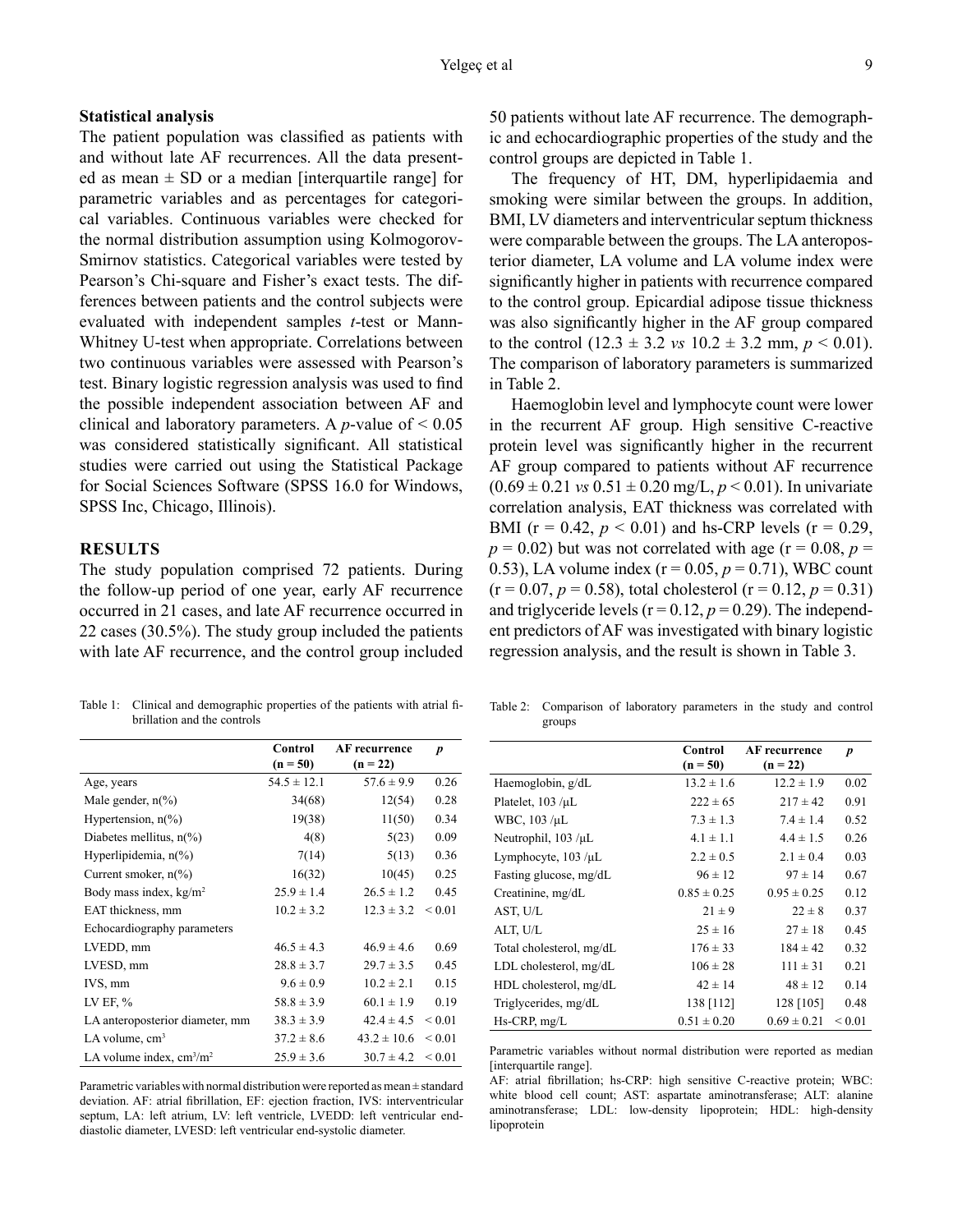| <b>Variables</b>                  | <b>Unadjusted OR</b><br>$(95\% \text{ CI})$ | $\boldsymbol{p}$ | <b>Adjusted OR</b><br>(95% CI)* | D    |
|-----------------------------------|---------------------------------------------|------------------|---------------------------------|------|
| Age                               | 1.03(0.98, 1.08)                            | 0.26             |                                 |      |
| Male gender                       | 0.56(0.21, 1.56)                            | 0.28             |                                 |      |
| Hypertension                      | 1.48(0.55, 4.11)                            | 0.44             |                                 |      |
| <b>BMI</b>                        | 1.15(0.81, 1.64)                            | 0.45             |                                 |      |
| Glucose                           | 1.009(0.97, 1.047)                          | 0.69             |                                 |      |
| Creatinine                        | 1.78(0.32, 10.2)                            | 0.52             |                                 |      |
| <b>WBC</b>                        | 1.03(0.72, 1.47)                            | 0.86             |                                 |      |
| hs-CRP                            | 1.54 (1.18, 1.99)                           | ${}_{\leq 0.01}$ | 1.41(1.02, 1.94)                | 0.04 |
| LV ejection<br>fraction           | 0.83(0.66, 1.04)                            | 0.24             |                                 |      |
| LA<br>anteroposterior<br>diameter | 1.32(1.13, 1.54) < 0.01                     |                  |                                 |      |
| LA volume                         | 1.08(1.02, 1.15)                            | 0.02             |                                 |      |
| LA volume index                   | 1.37(1.16, 1.63) < 0.01                     |                  | 1.41(1.15, 1.73) < 0.01         |      |
| <b>EAT</b> thickness              | 1.23(1.04, 1.47) < 0.01                     |                  | 1.34(1.05, 1.71)                | 0.02 |
|                                   |                                             |                  |                                 |      |

Table 3: Univariate and multivariate regression analysis of possible predictors of atrial fibrillation in the study population

BMI: body mass index; EAT: epicardial adipose tissue; hs-CRP: high sensitive C-reactive protein; LA: left atrium; LV: left ventricle; WBC: white blood cell count

\*Adjusted for hs-CRP levels, LA volume index and EAT thickness

In univariate analysis, LA anteroposterior diameter, LA volume, LA volume index, EAT thickness, haemoglobin and hs-CRP levels were significantly correlated with AF. In multivariate analysis adjusted for LA volume index, EAT thickness, haemoglobin and hs-CRP levels, only LA volume index (OR 1.41; 95% CI: 1.15, 1.73, *p* < 0.01), hs-CRP levels (OR 1.42; 95% CI: 1.02, 1.94, *p* = 0.04) and EAT thickness (OR 1.34; 95% CI: 1.05, 1.71,  $p = 0.02$ ) remained as independent predictors of AF recurrence in the study population.

#### **DISCUSSION**

In this study, we investigated the association between EAT thickness around the right coronary artery measured by MDCT and the rate of AF recurrences after CBA. The present study has found that EAT thickness was greater in patients who had post-ablation recurrence of AF. Left atrial volume index and preprocedural hs-CRP also predicted post-ablation AF recurrences independently.

There are various imaging tools and methods to evaluate EAT thickness. The simplest and widely available method is echocardiographic measurement of EAT, where it is measured on the right free ventricular wall in at least two locations averaging three cycles. Epicardial adipose tissue is identified as the hypoechoic space anterior to the right ventricle. Epicardial adipose tissue should not be confused with pericardial fluid and

para-cardiac fat. The most critical issue is the inconsistency of measurement location due to variations of the echocardiographic window (9). Alternatively, EAT can accurately be measured by MDCT in different regions of the heart surface. Thus, the difficulty in standardizing measurement locations limits the determination of EAT reference thickness values by MDCT. The differentiation of EAT and para-cardiac fat might be difficult (10, 11). Therefore, the measurements made by MDCT are susceptible to inter-observer variability, EAT volume measurement by MDCT has become popular recently. However, this technique uses workstation to measure semi-automated volume calculations which is time-consuming and sometimes differentiation of epicardial and paracardial fat might be problematic (12). Magnetic resonance imaging (MRI) can be used to estimate EAT by using the Simpson method which is technically difficult and patients with intra-cardiac devices cannot be scanned by MRI. Moreover, it is not widely available and the experience is limited to a small number of patients (13).

Distribution of adipose tissue is not homogenous around the heart and three-to-four-fold more fat is located around the right ventricle compared to LV. The right atrioventricular groove has the thickest fat where the RCA is located (14). In this study, we have shown that single measurement of EAT around the RCA is correlated with hs-CRP levels and may be used to predict AF recurrences after CBA. This measurement method is simpler for quantification of EAT and can be easily adopted for every patient before AF ablation.

The pathophysiologic relationship between the magnitude of EAT and AF attacks has been investigated previous studies (4–7). Anatomically, there is no separation by a physical facia between EAT, the myocardium and coronary vessels and EAT directly contacts atrial myocytes and pulmonary veins.

It is known that EAT is metabolically more active than subcutaneous fat-tissue and it produces manyinflammatory substances like cytokines, hormones and other vasoactive substances like interleukin-1, interleukin-6, TNF-alpha, resistin, MCP-1, nerve growth factor (NGF) and free fatty acids *etc*. It is speculated that these substances might produce undesirable effects and occurrence of AF due to their local inflammatory effects (15, 16) by causing a kind of local metabolic syndrome around the atria. For example, resistin which is an adipo-cytokine is secreted from adipocytes and has been shown to be associated with paroxysmal AF probably by activating proinflammatory cytokines, thus creating potent proinflammatory effect (17).